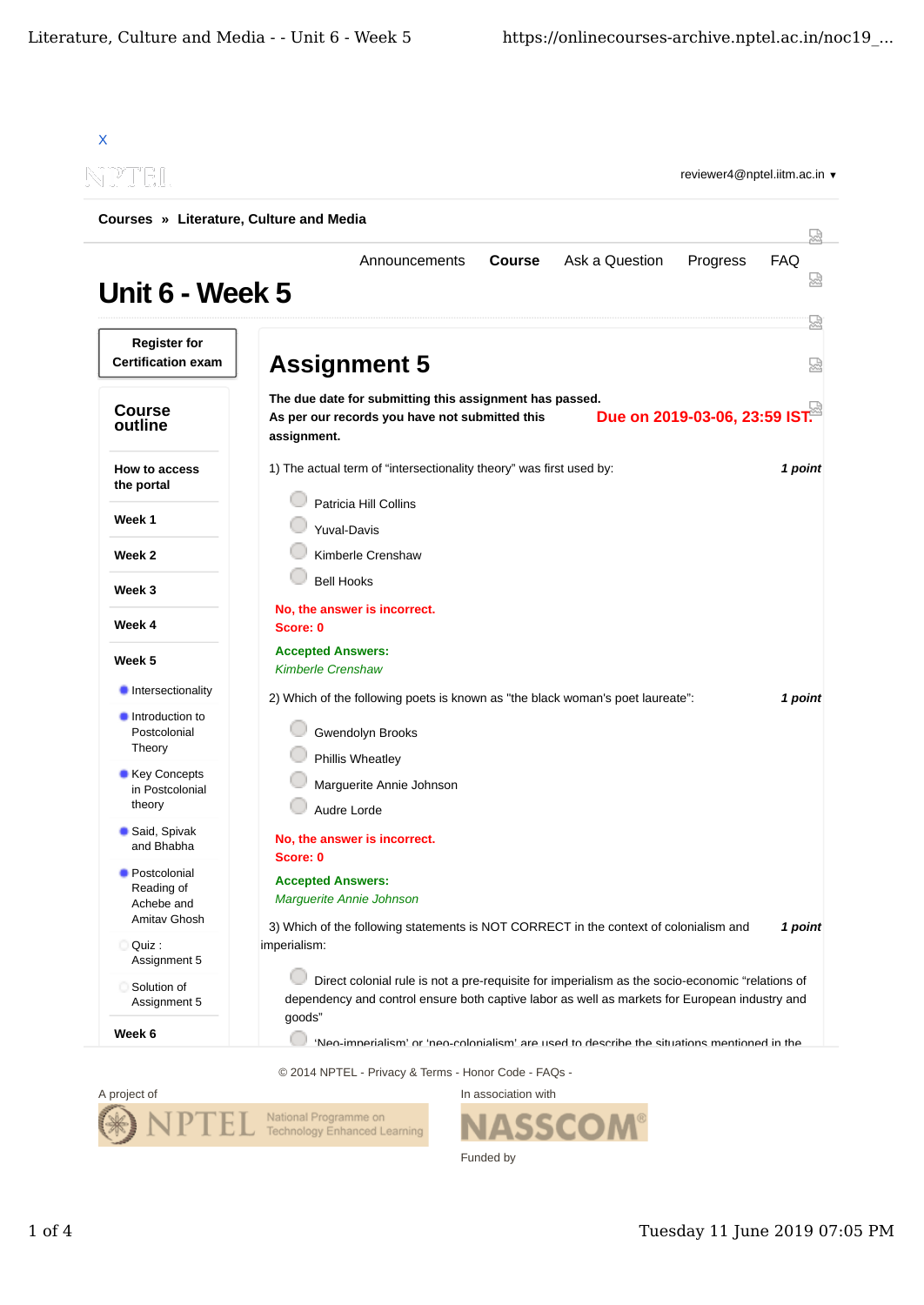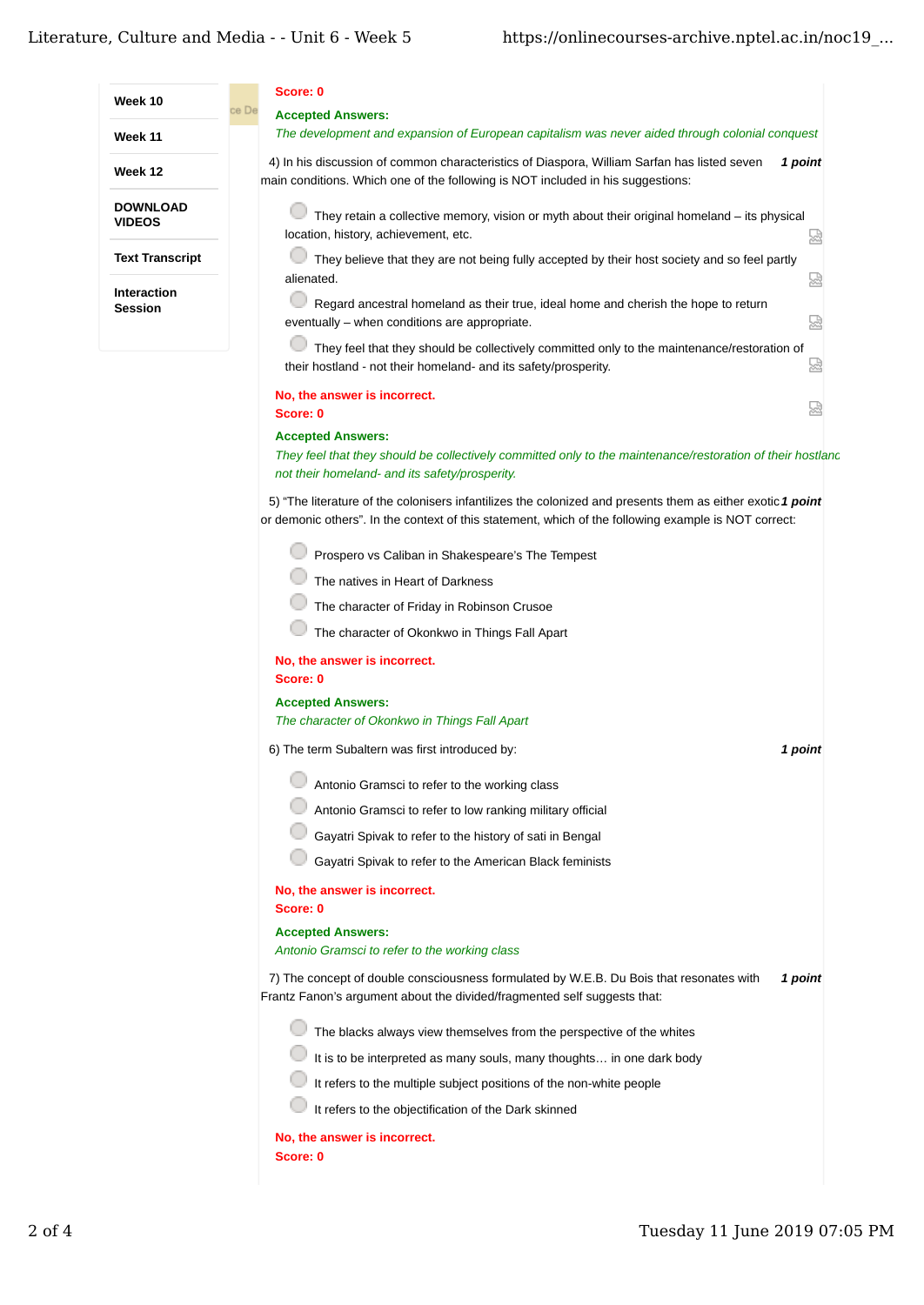| <b>Accepted Answers:</b><br>The blacks always view themselves from the perspective of the whites                                                                                                                                                 |   |
|--------------------------------------------------------------------------------------------------------------------------------------------------------------------------------------------------------------------------------------------------|---|
| 8) Accoding to Homi Bhbha, cultural diversity is:<br>1 point                                                                                                                                                                                     |   |
| Cultural diversity represents a radical rhetoric of the unification of totalized cultures that live<br>unsullied in their historical locations, safe in their utopianism of a mythic memory.                                                     |   |
| The recognition of pregiven cultural "contents" and customs, held in a time frame of<br>relativism.                                                                                                                                              | 덣 |
| Cultural diversity does not emerge as a system of the articulation and exchange of cultural<br>signs in imperialist accounts of anthropology.                                                                                                    | Ы |
| If cultural diversity is a process of signification through which statements of culture or on<br>culture differentiate, discriminate, and authorize the production of fields of force, reference,<br>applicability, and capacity.                | 요 |
| No, the answer is incorrect.<br>Score: 0                                                                                                                                                                                                         | 썮 |
| <b>Accepted Answers:</b><br>The recognition of pregiven cultural "contents" and customs, held in a time frame of relativism.                                                                                                                     | 났 |
| 9) Bhabha's idea that hierarchical forms of culture based on 'purity' or 'originality' aren't<br>1 point<br>possible, is a perspective associated with one of his key concepts. Which of the following is that key<br>concept propounded by him: |   |
| Cultural Differences and Diversity                                                                                                                                                                                                               |   |
| The Third Space                                                                                                                                                                                                                                  |   |
| Hybridity                                                                                                                                                                                                                                        |   |
| Ambivalence                                                                                                                                                                                                                                      |   |
| No, the answer is incorrect.<br>Score: 0                                                                                                                                                                                                         |   |
| <b>Accepted Answers:</b><br><b>Hybridity</b>                                                                                                                                                                                                     |   |
| 10) The first part of the African Trilogy of Chinua Achebe - Things Fall Apart traces the conflict<br>1 point<br>between pre-colonial African tradition and post-colonial western modernity and influences in:                                   |   |
| Umuofia, Nigeria                                                                                                                                                                                                                                 |   |
| Abuja, Nigeria                                                                                                                                                                                                                                   |   |
| Abeokuta, Nigeria                                                                                                                                                                                                                                |   |
| Enugu, Nigeria                                                                                                                                                                                                                                   |   |
| No, the answer is incorrect.<br>Score: 0                                                                                                                                                                                                         |   |
| <b>Accepted Answers:</b><br>Umuofia, Nigeria                                                                                                                                                                                                     |   |
| End<br><b>Previous Page</b>                                                                                                                                                                                                                      |   |